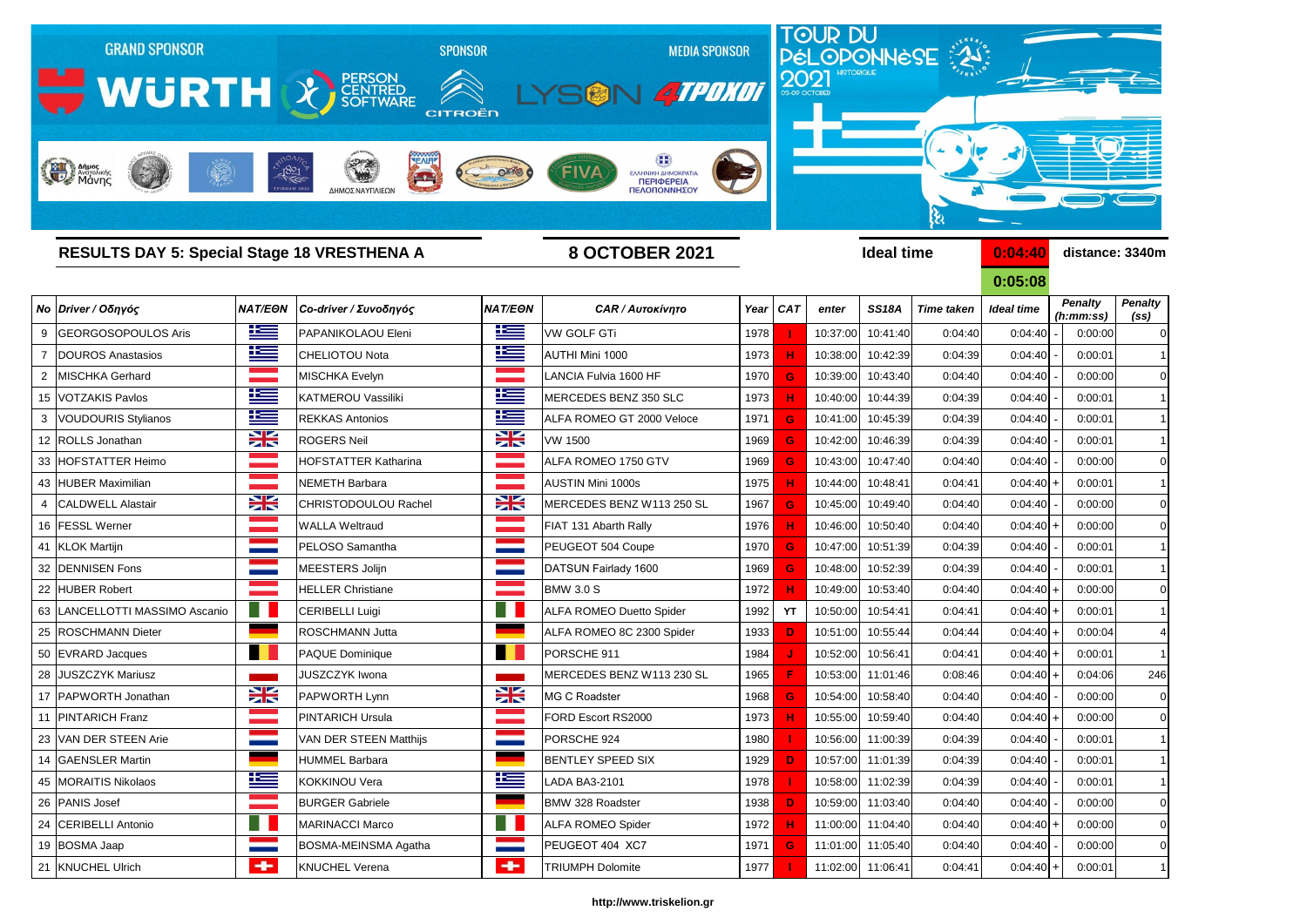

**0:05:08** *Penalty (ss) Penalty (h:mm:ss)*

| Νο Driver / Οδηγός               | NAT/EON         | Co-driver / Συνοδηγός             | <b>NAT/EON</b>           | <b>CAR / Αυτοκίνητο</b>               |      | Year   CAT  | enter    | <b>SS18A</b>      | <b>Time taken</b> | <b>Ideal time</b> | <b>Penalty</b><br>(h:mm:ss) | <b>Penalty</b><br>(s <sub>s</sub> ) |
|----------------------------------|-----------------|-----------------------------------|--------------------------|---------------------------------------|------|-------------|----------|-------------------|-------------------|-------------------|-----------------------------|-------------------------------------|
| 34 OLSZEWSKI Jerzy               |                 | <b>SCHELFHOUT Lieve</b>           | a sa                     | MERCEDES BENZ W113 280 SL             | 1969 | G           | 11:03:00 | 11:07:41          | 0:04:41           | $0:04:40$ +       | 0:00:01                     |                                     |
| 58 BEECHENER Richard             | <b>SK</b>       | <b>BEECHENER Anja</b>             | <b>SK</b>                | MERCEDES BENZ W113 230 SL             | 1964 |             | 11:04:00 | 11:08:41          | 0:04:41           | $0:04:40$ +       | 0:00:01                     |                                     |
| ARVANITIS Nikolaos*              | <u>ik –</u>     | CHARALAMPAKI Ioanna*              | 些                        | AUSTIN Healey 100/4 BN2               | 1956 |             |          | 11:05:00 11:09:39 | 0:04:39           | 0:04:40           | 0:00:01                     |                                     |
| 36 MLCOCH Hansi                  |                 | <b>STEIDLER Burgi</b>             |                          | <b>ALFA ROMEO Junior Sport Zagato</b> | 1970 | G           |          | 11:06:00 11:10:39 | 0:04:39           | 0:04:40           | 0:00:01                     |                                     |
| 48 WOLHFART Volker               |                 | <b>LAUTON Karin</b>               | H.                       | PORSCHE 911 SC                        | 1980 |             |          | 11:07:00 11:11:41 | 0:04:41           | $0:04:40$ +       | 0:00:01                     |                                     |
| 47 STEFOU Alexandros             | 上三              | <b>ZACHAROPOULOS Nikolaos</b>     | <u>is </u>               | NISSAN A10 Violet                     | 1980 |             | 11:08:00 | 11:12:44          | 0:04:44           | $0:04:40$ +       | 0:00:04                     |                                     |
| 35 MOSCICKI Artur                |                 | <b>MOSCICKI Adrian</b>            |                          | MERCEDES BENZ W113 280 SL             | 1969 | G           |          | 11:09:00 11:13:40 | 0:04:40           | $0:04:40$ +       | 0:00:00                     |                                     |
| 27 LUZI Lucio                    |                 | <b>MAMBRETTI Anna</b>             | ٠                        | JAGUAR XK120 OTS                      | 1951 |             |          | 11:10:00 11:14:41 | 0:04:41           | $0:04:40$ +       | 0:00:01                     |                                     |
| 51 ZACHOPOULOU-ANTONATOU Christi |                 | ZACHOPOULOU Miranda               | 些                        | LANCIA Fulvia Coupe 1,3s              | 1973 |             | 11:11:00 | 11:15:40          | 0:04:40           | $0:04:40$ +       | 0:00:00                     |                                     |
| 18 KOPER Maarten                 |                 | <b>KOPER Saskia</b>               |                          | PORSCHE 944 Turbo                     | 1985 |             | 11:12:00 | 11:16:47          | 0:04:47           | $0:04:40$ +       | 0:00:07                     |                                     |
| 31   DELL"AGNELLO Marco          |                 | DELL"AGNELLO Andrea               | H.                       | <b>ALFA ROMEO Spider Junior</b>       | 1969 | G           |          | 11:13:00 11:17:41 | 0:04:41           | $0:04:40$ +       | 0:00:01                     |                                     |
| 55 FILIPOWICZ Tomasz             |                 | RODEK Joanna Lidia                |                          | MERCEDES BENZ W121 190 SL             | 1959 | Е           |          | 11:14:00 11:18:39 | 0:04:39           | 0:04:40           | 0:00:01                     |                                     |
| 61 ADRIAENS Serge                |                 | <b>BELMANS Danielle</b>           |                          | PORSCHE 911                           | 1989 | <b>YT</b>   |          | 11:15:00 11:19:37 | 0:04:37           | 0:04:40           | 0:00:03                     |                                     |
| 39 KEMPE Jim                     |                 | <b>KEMPE Hennie</b>               |                          | <b>ALFA ROMEO GIULIA</b>              | 1971 | G           | 11:16:00 | 11:20:32          | 0:04:32           | 0:04:40           | 0:00:08                     |                                     |
| 52 LAGIOS Miltiades              | <u>is </u>      | <b>KOUTSIS Ioannis</b>            | 些                        | MERCEDES BENZ W191/170 DS             | 1953 |             |          | 11:17:00 11:21:43 | 0:04:43           | $0:04:40$ +       | 0:00:03                     |                                     |
| 42 STORACE Francesco             |                 | <b>PAULUCCI BAROUKH Francesca</b> | m                        | TRIUMPH TR6                           | 1974 |             |          | 11:18:00 11:22:39 | 0:04:39           | 0:04:40           | 0:00:01                     |                                     |
| 40 BANTZIS Antonios              | <u>ik s</u>     | PAPASOTIRIOU Dimosthenis          | 华                        | <b>ANCIA Beta Montecarlo</b>          | 1976 |             | 11:19:00 | 11:23:44          | 0:04:44           | $0:04:40$ +       | 0:00:04                     |                                     |
| 49 OGNEAN Viorel                 |                 | <b>OGNEAN Levana</b>              |                          | <b>TOYOTA Celica Supra</b>            | 1982 |             | 11:20:00 | 11:24:40          | 0:04:40           | $0:04:40$ +       | 0:00:00                     |                                     |
| 46 KUIPER Remco                  |                 | <b>WANTIA Jordy</b>               |                          | DATSUN 180B                           | 1978 |             |          | 11:21:00 11:25:41 | 0:04:41           | $0:04:40$ +       | 0:00:01                     |                                     |
| 20 FOWLER David                  | XK              | <b>BARNICOAT James</b>            | X                        | <b>TRIUMPH Spitfire MKII</b>          | 1965 |             |          | 11:22:00 11:26:40 | 0:04:40           | $0:04:40$ +       | 0:00:00                     |                                     |
| 44 NIETRZEBA Adam                |                 | <b>LYSON Tomasz</b>               |                          | <b>BUICK Century Custom Wagon</b>     | 1976 |             |          | 11:23:00 11:27:47 | 0:04:47           | $0:04:40$ +       | 0:00:07                     |                                     |
| 37 MALUSZYNSKA Joanna            |                 | DOBANIEWICZ-GRABOWSKA Magdale     |                          | MERCEDES BENZ W113 280 SL             | 1970 |             |          | 11:24:00 11:28:42 | 0:04:42           | $0:04:40$ +       | 0:00:02                     |                                     |
| 62 SATRAZEMI Maria               | <u>ik –</u>     | <b>RALLI</b> Sia                  | <u>ik s</u>              | ALFA ROMEO Spider S4                  | 1990 | <b>YT</b>   |          | 11:25:00 11:29:17 | 0:04:17           | 0:04:40           | 0:00:23                     | 23                                  |
| 8 BUSH Julian                    | X               | <b>PAPWORTH Simon</b>             | X                        | ALFA ROMEO 1750 Spider                | 1971 | $\mathbf G$ |          |                   |                   | 0:04:40           | 0:04:40                     | 300                                 |
| 6 KEIJSER Ton**                  | <b>Contract</b> | <b>KEIJSER Mariken</b>            | <b>Contract Contract</b> | <b>MGA Roadster</b>                   | 1958 | Е           |          |                   |                   | 0:04:40           | 0:04:40                     | 300                                 |
| 5 VAN ZANTEN Edward**            |                 | <b>VAN ZANTEN Mirjam</b>          | <b>Contract</b>          | PEUGEOT 504 Coupe                     | 1972 | н           |          |                   |                   | 0:04:40           | 0:04:40                     | <b>300</b>                          |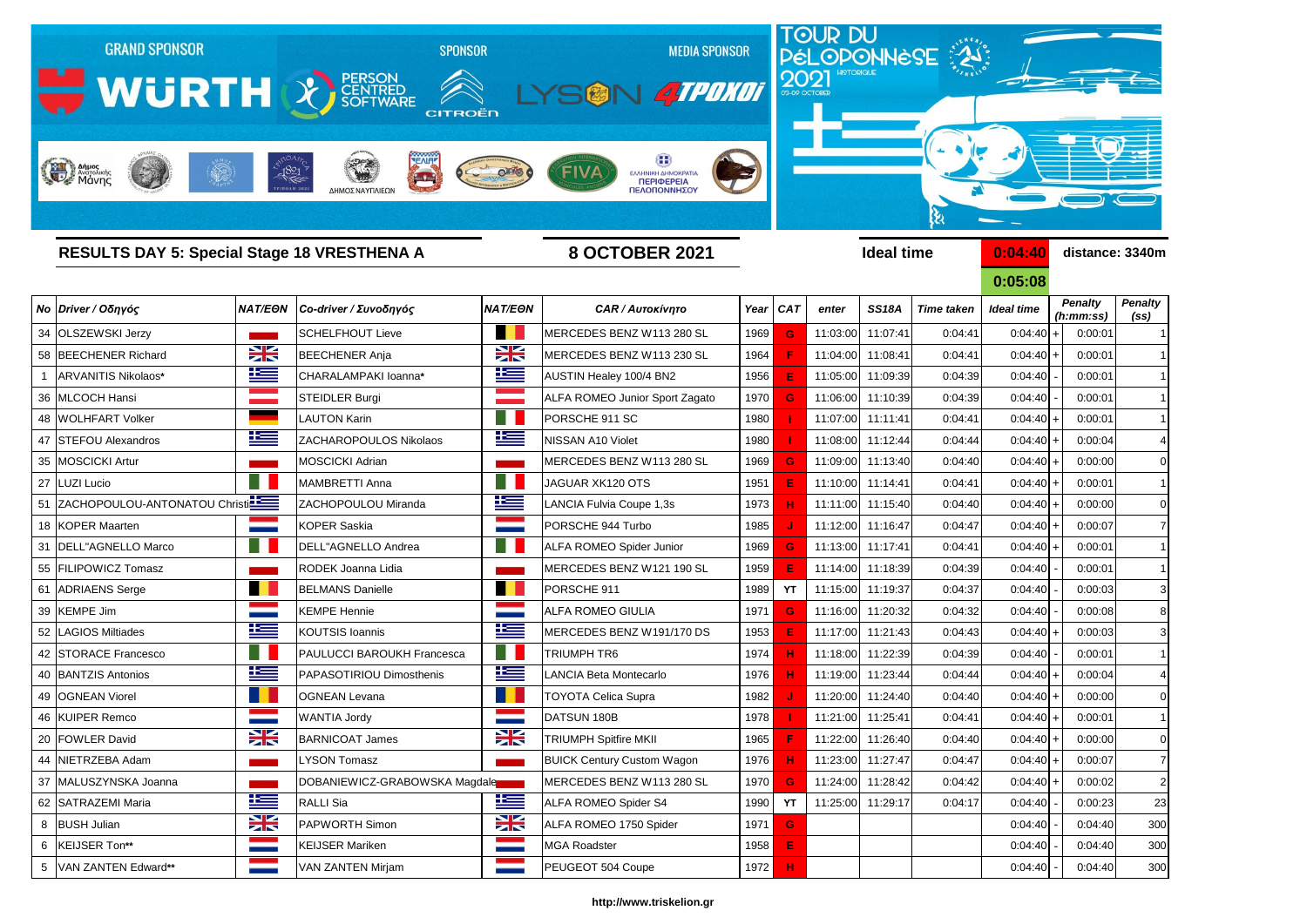

|    | <b>RESULTS DAY 5: Special Stage 18 VRESTHENA A</b> |             |                                 | <b>8 OCTOBER 2021</b>   |                                    |      | <b>Ideal time</b> |          |                   |                   |                   | 0:04:40<br>distance: 3340m  |                                     |  |
|----|----------------------------------------------------|-------------|---------------------------------|-------------------------|------------------------------------|------|-------------------|----------|-------------------|-------------------|-------------------|-----------------------------|-------------------------------------|--|
|    |                                                    |             |                                 |                         |                                    |      |                   |          |                   |                   | 0:05:08           |                             |                                     |  |
|    | Νο Driver / Οδηγός                                 |             | NAT/EΘN   Co-driver / Συνοδηγός | <b>NAT/EON</b>          | <b>CAR / Αυτοκίνητο</b>            |      | Year CAT          | enter    | <b>SS18A</b>      | <b>Time taken</b> | <b>Ideal time</b> | <b>Penalty</b><br>(h:mm:ss) | <b>Penalty</b><br>(s <sub>s</sub> ) |  |
|    | 29 POSMYK Jordan                                   |             | <b>PALUCHOWSKI Pawel</b>        |                         | MERCEDES BENZ W113 230 SL          | 1965 |                   |          |                   |                   | 0:04:40           | 0:04:40                     | 300                                 |  |
|    | 60 NOBLE John                                      | X           | NOBLE Jean                      | XK                      | MERCEDES BENZ 280SL                | 1970 | G                 | 11:31:00 | 11:36:10          | 0:05:10           | $0:05:08$ +       | 0:00:02                     |                                     |  |
|    | 56   MOTTIRONI Pierluigi                           |             | QUINTILIANI Daniela             | H.                      | <b>ALFA ROMEO Giulia Sprint</b>    | 1962 |                   |          | 11:32:00 11:37:08 | 0:05:08           | $0:05:08$ +       | 0:00:00                     |                                     |  |
|    | 57 STIPCICH Pierluigi                              |             | <b>TOMBOLINI Alfredo</b>        | <b>SER</b>              | ALFA ROMEO Giulia Spider           | 1962 |                   |          | 11:33:00 11:38:10 | 0:05:10           | $0:05:08$ +       | 0:00:02                     | 2                                   |  |
|    | 54 GIUSTINI Carlo                                  |             | MIZINA Svetlana                 | H.                      | <b>ALFA ROMEO Giulietta Spider</b> | 1957 | Е                 | 11:34:00 | 11:39:07          | 0:05:07           | 0:05:08           | 0:00:01                     |                                     |  |
|    | 38 DUPEN Ella                                      | X           | CHRISTODOULOU Sophia            | X                       | VW Beetle 1300                     | 1971 | G                 | 11:35:00 | 11:40:09          | 0:05:09           | $0:05:08$ +       | 0:00:01                     |                                     |  |
| 59 | <b>SAMARAS Alexandros</b>                          | <u>iks </u> | <b>SAMARA Alexandra</b>         | <u>iks </u>             | ROLLS ROYCE SILVER SHADOW          | 1968 | G                 |          |                   |                   | 0:05:08           | 0:05:08                     | 300                                 |  |
|    | 53 KARIOTIS Ioannis                                | 些           | <b>KARIOTI Maria</b>            | 坚                       | <b>DKW 3=6</b>                     | 1960 | Е                 |          |                   |                   | 0:05:08           | 0:05:08                     | 30 <sub>C</sub>                     |  |
|    | 64 LOUMIDIS Aris                                   | <u>ik –</u> | <b>LOUMIDI Lena</b>             | 些                       | <b>CORD Phaeton</b>                | 1936 | <b>SV</b>         | 11:37:00 | 11:41:25          | 0:04:25           | 0:04:40           | 0:00:15                     | 15                                  |  |
|    | 65 SINANOGLOU Athanasios                           | 些           | SANTAMOURI Danae-Sake           | <u>ik a</u>             | PORSCHE 356 B s cabriolet          | 1963 | <b>SV</b>         | 11:38:00 | 11:42:40          | 0:04:40           | 0:04:40           | 0:00:00                     | C                                   |  |
|    | 66   INGLESSIS Ioannis                             | 些           | KAMILARI Anna-Maria             | <u>ies</u>              | <b>CHEVROLET Corvette C2</b>       | 1965 | <b>SV</b>         |          |                   |                   | 0:04:40           | 0:04:40                     | 300                                 |  |
|    | 81 KASTRINOS Alexandros                            | 些           | <b>TBA</b>                      | <u>ik –</u>             | PAN KAR BEACH BUGGY                | 1967 | <b>SV</b>         |          |                   |                   | 0:04:40           | 0:04:40                     | 30 <sub>C</sub>                     |  |
|    | 67 CHRYSOSPATHIS Ioannis                           | <u>ik s</u> | <b>VELONI Anny</b>              | <u>is</u>               | PORSCHE 911T                       | 1971 | <b>SV</b>         | 11:39:00 | 11:44:03          | 0:05:03           | $0:04:40$ +       | 0:00:23                     | 23                                  |  |
|    | 68 ARVANITIS Grigoris                              | <u>is </u>  | <b>ARVANITI Foteini</b>         | <u>is </u>              | LANCIA Fulvia Coupe 1,3s           | 1972 | <b>SV</b>         | 11:40:00 | 11:44:42          | 0:04:42           | $0:04:40$ +       | 0:00:02                     | 2                                   |  |
|    | 69 NTZOUMANIS Athanasios                           | 些           | <b>ZACHARIS KONSTANTINOS</b>    | <u>is </u>              | LANCIA Fulvia Coupe 1,3s           | 1973 | <b>SV</b>         |          | 11:41:00 11:45:43 | 0:04:43           | $0:04:40$ +       | 0:00:03                     | 3                                   |  |
|    | 70 KOTTIS Vasileios                                | ٢           | <b>TBA</b>                      | <u>ik –</u>             | <b>BMW 2002</b>                    | 1974 | <b>SV</b>         |          |                   |                   | 0:04:40           | 0:04:40                     | 300                                 |  |
|    | 76 NTOULIAS Andreas                                | 些           | NTOULIAS Michael                | 些                       | FIAT 124 ABARTH                    | 1974 | <b>SV</b>         | 11:53:00 | 11:57:56          | 0:04:56           | $0:04:40$ +       | 0:00:16                     | 16                                  |  |
|    | 82   DAGRES Athanasios                             | 些           | DAGRES Georgios                 | 些                       | MERCEDES BENZ 220                  | 1974 | <b>SV</b>         | 11:52:00 | 11:56:48          | 0:04:48           | $0:04:40$ +       | 0:00:08                     | 8                                   |  |
|    | 71 NIKOLOPOULOU Eleni                              | <u>iks </u> | <b>GEORGILIS Kostis</b>         | <u>is </u>              | <b>VW 1300</b>                     | 1976 | <b>SV</b>         |          | 11:42:00 11:46:44 | 0:04:44           | $0:04:40$ +       | 0:00:04                     |                                     |  |
|    | 72 MATSOUKIS Petros                                | 些           | MALIAKI Maria                   | K<br>and the control of | MERCEDES BENZ W123 Coupe           | 1978 | SV                |          | 11:43:00 11:47:35 | 0:04:35           | $0:04:40$ -       | 0:00:05                     |                                     |  |
|    | 73 KONTOGIORGIS Spyridon                           | <u>is </u>  | <b>ANDRIOTIS Konstantinos</b>   | <u>is </u>              | FIAT X1/9                          | 1980 | SV                |          | 11:44:00 11:48:57 | 0:04:57           | $0:04:40$ +       | 0:00:17                     | -17                                 |  |
|    | 74 DESYLAS Spyros                                  | <u>is </u>  | <b>DESYLA Aikaterini</b>        | <u>is </u>              | PORSCHE 911T                       | 1980 | <b>SV</b>         |          | 11:45:00 11:49:40 | 0:04:40           | $0:04:40$ +       | 0:00:00                     | C                                   |  |
|    | 75 MERTINOS Akis                                   | <u>ika </u> | <b>KYPRAIOS Gerasimos</b>       | <u>is </u>              | FORD Fiesta MK1                    | 1981 | SV                |          | 11:46:00 11:50:40 | 0:04:40           | 0:04:40           | 0:00:00                     | C                                   |  |
|    | 79   KONSTANTAKOS Georgios                         | <u>ik –</u> | <b>VICKY Zoe</b>                | <u>is </u>              | <b>MATRA MURENA</b>                | 1981 | <b>SV</b>         |          | 11:50:00 11:54:32 | 0:04:32           | 0:04:40           | 0:00:08                     | 8                                   |  |
|    | 77   PALAIOLOGOS Ioannis                           | <u>ik –</u> | <b>STRANTZALI Maria</b>         | <u>ik s</u>             | <b>LOTUS Excel</b>                 | 1984 | <b>SV</b>         |          | 11:48:00 11:52:38 | 0:04:38           | 0:04:40           | 0:00:02                     | $\tilde{z}$                         |  |
|    | 78 ZAFIRAKIS Ioannis                               | <u>ik s</u> | PATELIDA Kaliopi                | <u>is </u>              | <b>TOYOTA Celica-Supra</b>         | 1984 | SV                |          | 11:49:00 11:53:41 | 0:04:41           | $0:04:40$ +       | 0:00:01                     | -1                                  |  |
|    |                                                    |             |                                 |                         |                                    |      |                   |          |                   |                   |                   |                             |                                     |  |